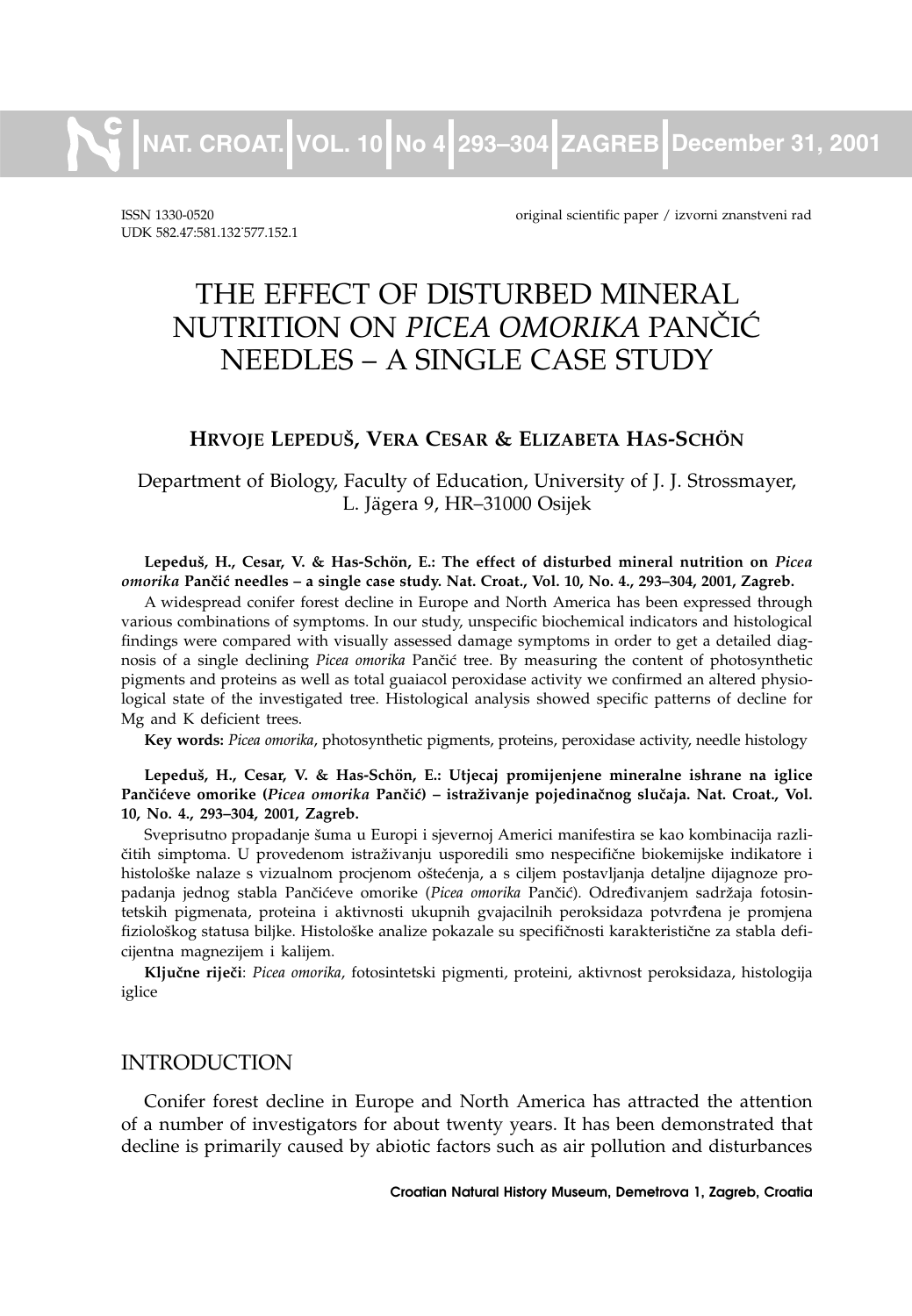in mineral nutrition (MCLAUGHLIN, 1985; SCHULZE, 1989). Different diagnostic approaches have been applied in order to establish distinctions among the actions of various damage factors. Most investigators have used quantitative biochemical analysis for that purpose (BARNES *et al*., 1995, KAINULAINEN *et al*., 1995; MIKKELSEN *et al.*, 1995; WILD & SCHMITT, 1995; PFIRRMANN *et al*., 1996; SCHULZ *et al*., 1996; [IFFEL *et al*., 1996; TAUSZ *et al.*, 1996; KRONFUSS *et al*., 1998; GIERTYCH *et al*., 1999; ROITTO *et al*., 1999; ORMROD *et al*., 1999). For instance, SOLBERG *et al*. (1998) demonstrated that Mg deficient Norway spruce (*P*. *abies* L. Karst.) needles showed yellowing symptoms accompanied with significantly lower chlorophyll content in comparison with green needles. PUECH & MEHNE-JAKOBS (1997) found that the Mg uptake of spruce trees was influenced by their nitrogen source. The Mg deficient trees in their investigation had a lower chlorophyll content and specifically altered needle histology. Unspecific answers to a variety of stress factors proved to be the biggest problem in that kind of approach. On the other hand, the qualitative approach to structural and ultrastructural levels of needle functioning and integrity were found to give much more specific results (SOIKKELI, 1981; RUETZE *et al.*, 1988; FINK, 1989; 1993; PUECH & MEHNE-JAKOBS, 1997). In a number of controlled experiments FINK (1993) showed that the target cells react differentially to specific influences, e.g. Mg and K deficient spruce needles had characteristically changed vascular bundle histology, and the main target cells of gaseous pollutants were the mesophyll cells.

We have observed the growth of a solitary planted *Picea omorika* Pančić tree for almost twenty years. In the last two years progressive yellowing was noticed on one side of the tree and we had a reasonable suspicion that part of the root had penetrated into the cloaca as the yellowing side was orientated towards it. This provided the impulse to attempt to integrate the quantitative and qualitative approach, in order to find a detailed diagnosis for this declining tree.

#### MATERIAL AND METHODS

#### **Study site**

The material for this study was collected from a single *Picea omorika* Pančić tree grown in Vrbovsko (Gorski kotar, Croatia). The tree was grown on calcareous soil in the vicinity of the cloaca. The sudden decline of the needles suggested that the root system of the tree had reached the cloaca. This would bring about a deranged NO3 –/NH4 <sup>+</sup> ratio and in this way influenced the conditions of mineral nutrition. The surrounding Norway spruce trees grown on the same soil at some distance from the cloaca showed no damaging symptoms.

#### **Sampling and laboratory procedures**

The current-year needles were harvested from lateral shoots of the *Picea omorika* Pančić tree. Needles were arranged in two samples. Sample 1 consisted of damaged needles from lateral shoots away from the apical shoot. Lateral shoots near the apical shoot of the same branch contained undamaged green needles, arranged in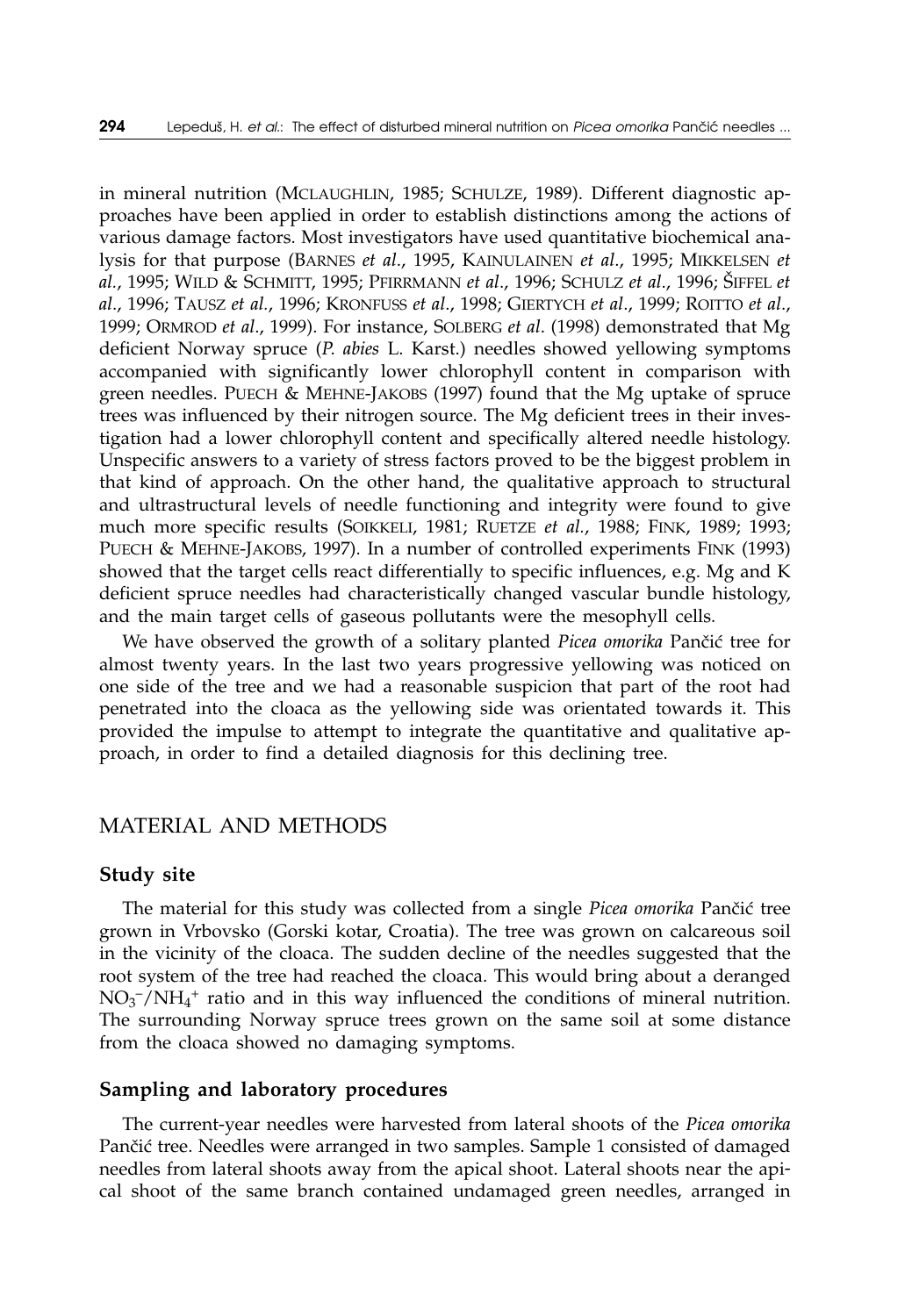sample 2. Both types of samples were taken from three different positions on the same tree and processed separately. Sampling was done in July 2000.

Photosynthetic pigments were extracted twice with ice-cold absolute acetone and determined by a spectrophotometric method (LICHTENTHALER, 1987).

Soluble proteins were extracted in 1 M sucrose and 0,056 M 2-mercaptoethanol in 0,2 M Tris-HCl buffer, pH 8,5 (WETTER & DYCK, 1983). Protein concentration was determined according to BRADFORD (1976), using bovine serum albumin (BSA) as a standard. The amount of dry weight was determined by drying at 105 °C during 24 hours.

Total guaiacol peroxidase activity was determined spectrophotometrically by measuring the increase in absorbency at 470 nm. The reaction mixture contained 5 mM guaiacol and 5 mM  $H_2O_2$  in 0,2 M phosphate buffer, pH 5,8 (SIEGEL & GALSTON, 1967). The reaction was started by adding 100 µl of protein extract.

All measurements were done in triplicate and averaged. The results were worked out by Students t-test modified for small samples.

For light microscopy, needles were cut in small pieces and fixed for 24 hours in 6% glutaraldehyde in 0,05 M phosphate buffer, pH 6,8. Specimens were then dehydrated in ethanol, n-propanol and n-butanol (two changes in each) and embedded in glycol methacrylate (Historesin, Leica). 3 µm thin sections were stained with 0,05% Toluidine blue 0 in benzoate buffer, pH 4,4 (FEDER & O'BRIEN, 1968; O'BRIEN & MCCULLY, 1981).

#### RESULTS AND DISCUSSION

Visual inspection of needles from sample 1 showed yellowing symptoms. Some needles of the same sample exhibited yellowing followed by brown discolouration. The chlorosis and later on browning started from the needle tip toward the base. An identical pattern of needle discolouration has been reported in Norway spruce trees with experimentally induced Mg and K deficiency (FINK, 1993). The analysis of photosynthetic pigments confirmed the macroscopic symptoms (Fig. 1). Total chlorophyll concentration was four times higher in green needles – sample 2 (0,60  $\pm$ 0,14 mg/g FW) than in yellow ones – sample 1 (0,15  $\pm$  0,02 mg/g FW). Differences in chlorophyll a, chlorophyll b and total chlorophyll concentration were statistically significant between samples 1 and 2 ( $P(t) < 5\%$ ). A reduced chlorophyll concentration was observed in current-year and one-year old needles of Norway spruce in the  $NH_4^+$  – dominated treatment (PUECH & MEHNE-JAKOBS, 1997). Also, the reduced Mg content was found to be positively correlated with chlorophyll content in Scots Pine (*Pinus sylvestris* L.) and Norway spruce needles (NYMAN, 1992; MANDRE & TUULMETS, 1997; SOLBERG *et al*., 1998). The chlorophylla:b ratio was higher in sample 1 than in sample 2 (Fig. 2), which means that chlorophyll b was more affected than chlorophyll a. However, there was no statistically significant difference  $(P(t) > 5%)$ for the same ratio. MEHNE-JAKOBS (1994, 1996) reported an increased chlorophyll a : b ratio in needles of Norway spruce as a response to Mg deficiency. The amount of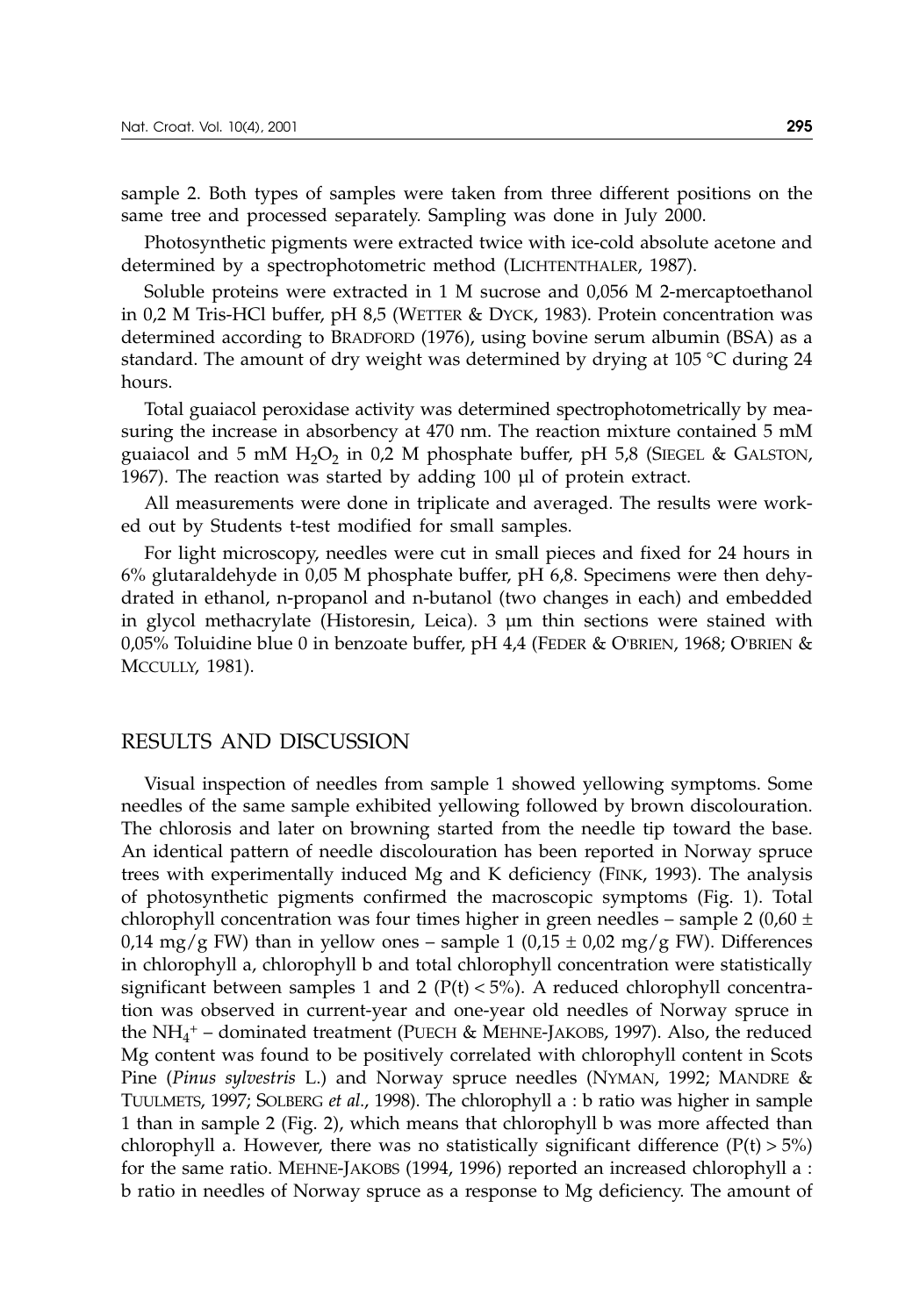

**Fig. 1.** The average content of chlorophyll a (Ca), chlorophyll b (Cb), total chlorophyll (Ca+b) and total carotenoids (Ck) in damaged (SAMPLE 1) and green (SAMPLE 2) needles, expressed as mg/g fresh weight (FW).



**Fig. 2.** The chlorophyll a : b ratio (Ca/Cb) and total chlorophyll : total carotenoids ratio (Ca+b/Ck) in damaged (SAMPLE 1) and green (SAMPLE 2) needles.

total carotenoids was about twice as low in sample 1 (0,05  $\pm$  0,01 mg/g FW) as in sample 2 (0,09  $\pm$  0,01 mg/g FW) (Fig. 1). Total chlorophyll : total carotenoids ratio was 2,41 times higher in sample 2 than in sample 1 (Fig. 2), which means that the carotenoids were less affected. Both values, the total carotenoid content and total chlorophyll : total carotenoid ratio showed significant differences ( $P(t) < 5\%$ ) between these two samples. The role of carotenoids in protecting the photosynthetic apparatus against harmful effects of light and  $O_2$  is well established (SIEFERMANN-HARMS, 1987). It could be possible that the chlorophyll degradation was speeded up by the effect of light and reactive oxygen species as the protecting function of carotenoids was disturbed. Although the mineral nutrient disturbances are almost always con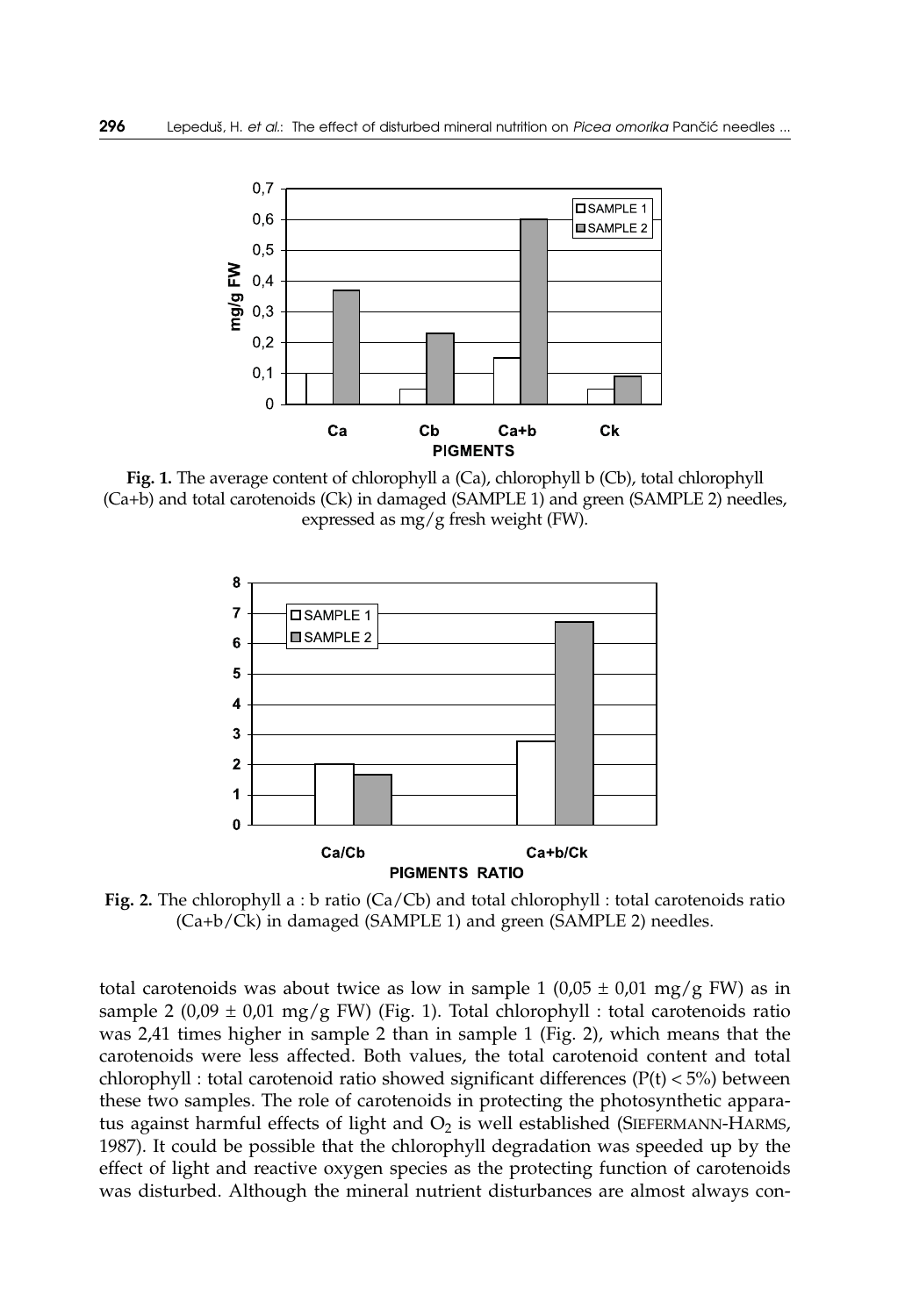nected with the yellowing of conifer needles, there was no confirmation of any specific pattern of photosynthetic pigments concentration that could be uniquely attributed to a certain type of mineral deficiency (SOLBERG *et al*., 1998).

The dry weight differences between samples 1 and 2 were not statistically significant, but the protein content was about three times higher in the damaged needles of sample 1 (Tab. 1). An increased protein and free amino acid content could be a suitable indicator of the needle N-content (NYMAN, 1992). The increase of total soluble protein content in Norway spruce needles is also highly correlated with direct uptake of gaseous  $NO_x$  (SCHULZ *et al.*, 1996), as well as induction of nitrate reductase activity (von BALLMOOS *et al*., 1998).

There was no detectable total guaiacol peroxidase activity in green needles (sample 2). The induction of peroxidase activity has been recorded in sample 1 needles (Tab. 1). Peroxidases are known to decompose  $H_2O_2$  by oxidation of various phenolic cosubstrates and may be considered as general indicator for oxidative stress caused by SO<sub>2</sub> or heavy metals (ROITTO *et al.*, 1999). Besides unspecific peroxidases

**Tab. 1.** The mean values of dry weight (DW), protein content and peroxidase activity (POD) in damaged (SAMPLE 1) and green (SAMPLE 2) needles; ND – not detectable. Statistical significances :  $P(t)$  < 5% – significant, NS – nonsignificant.

|                                                               | SAMPLE 1         | SAMPLE 2         | P(t)    |
|---------------------------------------------------------------|------------------|------------------|---------|
| DW $(\% )$                                                    | $36,38 \pm 1,23$ | $39.74 \pm 2.09$ | NS.     |
| PROTEINS $(mg/g DW)$                                          | $14,64 \pm 3,25$ | $4,60 \pm 0,02$  | $< 5\%$ |
| POD ( $\Delta A_{470}$ min <sup>-1</sup> mg <sup>-1</sup> FW) | $0.083 \pm 0.01$ | ND               | $< 5\%$ |

several others much more specific enzymes (catalase, ascorbate peroxidase, monodehydroascorbate reductase, dehydroascorbate reductase, glutathione peroxidase and glutathione reductase) participate in the  $H_2O_2$  scavenging pathway (POLLE *et al.*, 1990). However, OSSWALD *et al*. (1992) found no difference in guaiacol peroxidase activity of healthy and damaged Norway spruce needles. On the other hand, it has been demonstrated that peroxidase catalyses degradation of thylakoid – bound pigments in the presence of  $H_2O_2$  and  $2.4$  – dichlorophenol in canola (*Brassica napus* cv. Westar) seeds (JOHNSON-FLANAGAN & MCLACHLAN, 1990). So, it could be possible that induced peroxidase activity in sample 1 needles was a cause of chlorophyll degradation rather than just an unspecific symptom indicating an oxidative stress situation.

Observations at the level of light microscopy showed a striking difference between green and damaged needles (Plates I–III). Green needles of sample 2 were characterized by an intact epidermis, turgescent mesophyll cells and the intact vascular bundle (Plate I, Figs A and B). Cambial cells were organized in 3–4 rows. Younger sieve cells appeared to have a heterogeneous dark content, while the older were filled with brighter content or looked empty. Only the oldest sieve cells were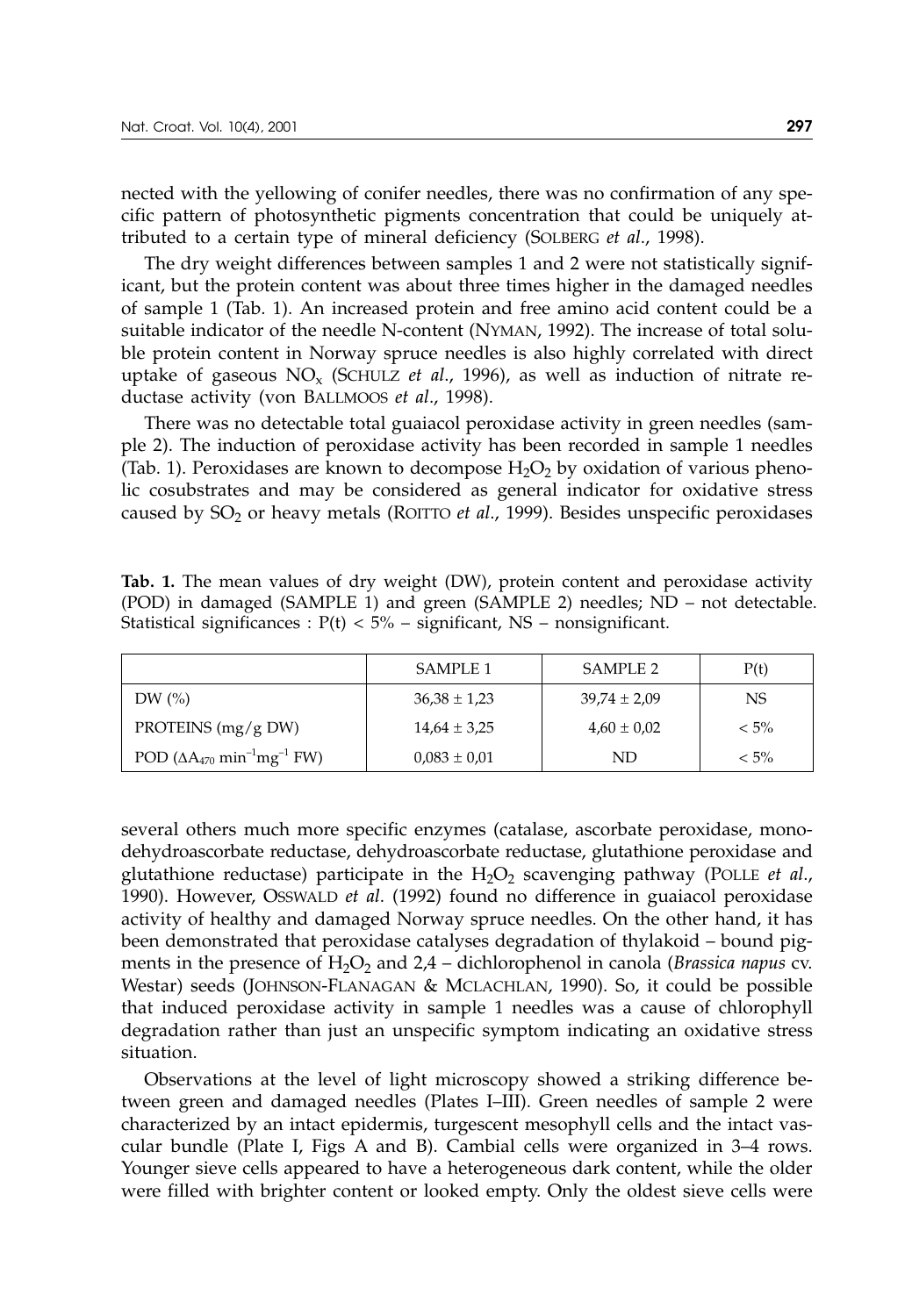

PLATE I. Cross-sections through the current-year needles from lateral shoots of *Picea* omorika Pančić. Bar = 100 µm. A. Part of green needle with epidermis (ep), hypodermis (hp) and turgescent mesophyll cells (m). B. Intact vascular bundle in green needles: ph – phloem, xy – xylem, c – cambium, tc – transfusion cells. C. Yellow needle with necrotic mesophyll and disturbed vascular bundle.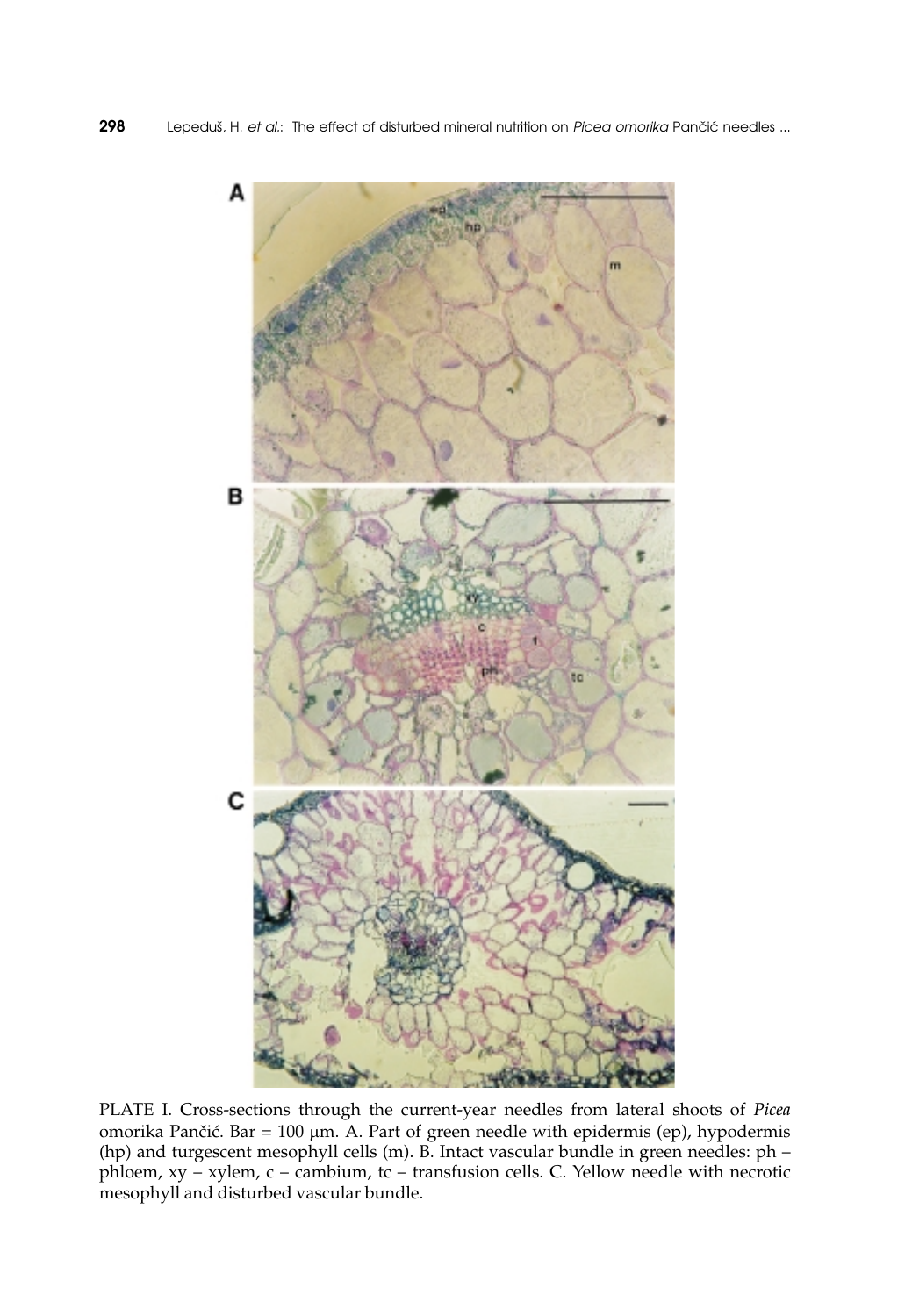

PLATE II. The mesophyll cells of sampled *Picea* omorika Pančić needles. Bar = 10 μm. A. Green needle. B. Yellow needles contain tannin deposits (arrow).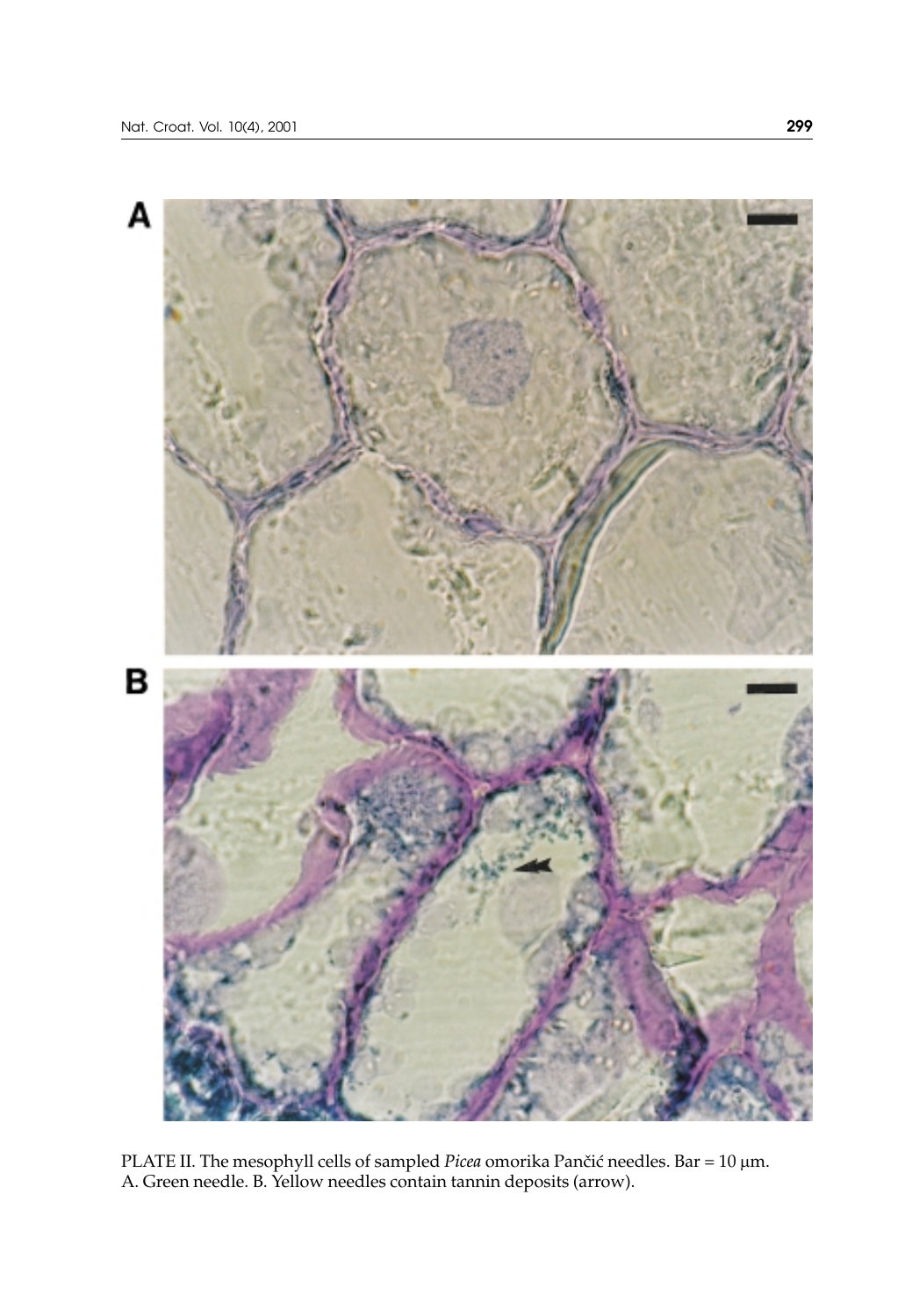

PLATE III. Cross-sections through conducting elements: ph – phloem, xy – xylem, c – cambium. Bar = 10 μm. A. Green needle. B. Yellow needle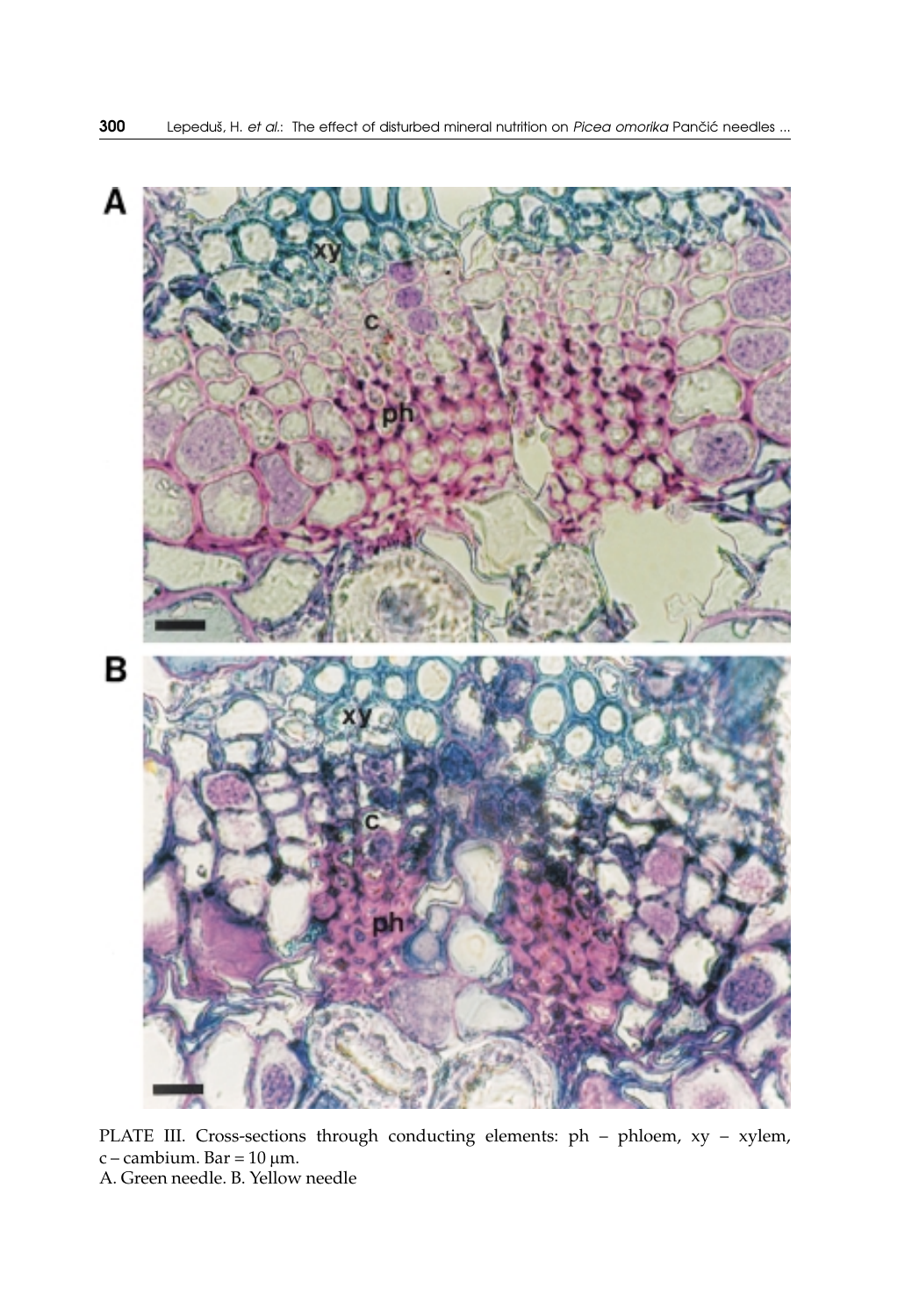distorted (Plate I, Fig. A). The mesophyll in the yellow needles was highly necrotic (Plate I, Fig. C). In contrast to green needles (Plate II, Fig. A), some mesophyll cells of damaged needles contained grain structured tannin deposits (Plate II, Fig. B). The amount and structural changes of tannins were used for distinguishing different stages of mesophyll cell injury in conifer needles (SOIKKELI, 1981; RUETZE *et al*., 1988). GIERTYCH *et al*. (1999) demonstrated significant negative correlation between K and total phenolics content in black pine (*Pinus nigra* Arn.) needles. A further characteristic of damaged needles was the totally collapsed phloem in vascular bundle, with hypertrophied cambial cells (Plate III, Fig. B). The symptoms of disturbances in the structure of vascular bundle described are specific for Mg deficient needles. Needles with K deficiency exhibit the same symptoms followed by mesophyll necrosis (FINK, 1989; 1993; PUECH & MEHNE-JAKOBS, 1997).

#### **CONCLUSION**

The results of total soluble protein measurement confirmed high nitrogen input from the cloaca. Modified conditions of mineral nutrition caused the Mg and K deficiency of investigated *Picea omorika* Pančić tree. Visual symptoms were in accord with the measured biochemical indicators. Histological analysis confirmed the specific pattern of decline for Mg and K deficient trees. Thus we were able to establish that the use of qualitative histological methods as screening option accomplished with quantitative biochemical analysis gives a specific insight into single situation. Therefore, such approach could be routinely used for diagnostic purposes in conifer pathology.

#### ACKNOWLEDGMENTS

We are grateful to Dr. Sc. Željka Vidaković-Cifrek for instructions in peroxidase assay. We thank to Prof. Dr. Sc. Marijana Krsnik-Rasol for giving us the direction in interpretation of the peroxidase activity results.

*Received July 31, 2000*

#### **REFERENCES**

- BALLMOOS, P. VON, M. AMMANN, A. EGGER, M. SUTER & C. BRUNOLD, 1998:  $NO_2^-$  induced nitrate reductase activity in needles of Norway spruce (*Picea abies*) under laboratory and field conditions. Physiol. Plant. **102**, 596–604.
- BARNES, J. D., I. PFIRRMANN, K. STEINER, C. LUTZ, U. BUSCH, H. KUCHENHOFF & H. D. PAYER, 1995: Effects of elevated  $CO<sub>2</sub>$ , elevated  $O<sub>3</sub>$  and potassium deficiency on Norway spruce (*Picea abies* (L.) Karst.): seasonal changes in photosynthesis and non – structural carbohydrate content. – Plant Cell Env. 18. **18**, 1345–1357.
- BRADFORD, M. M., 1976: A rapid and sensitive method for the quantification of microgram quantities of protein utilizing the principle of protein dye binding. – Anal. Biochem. **72**, 248–254.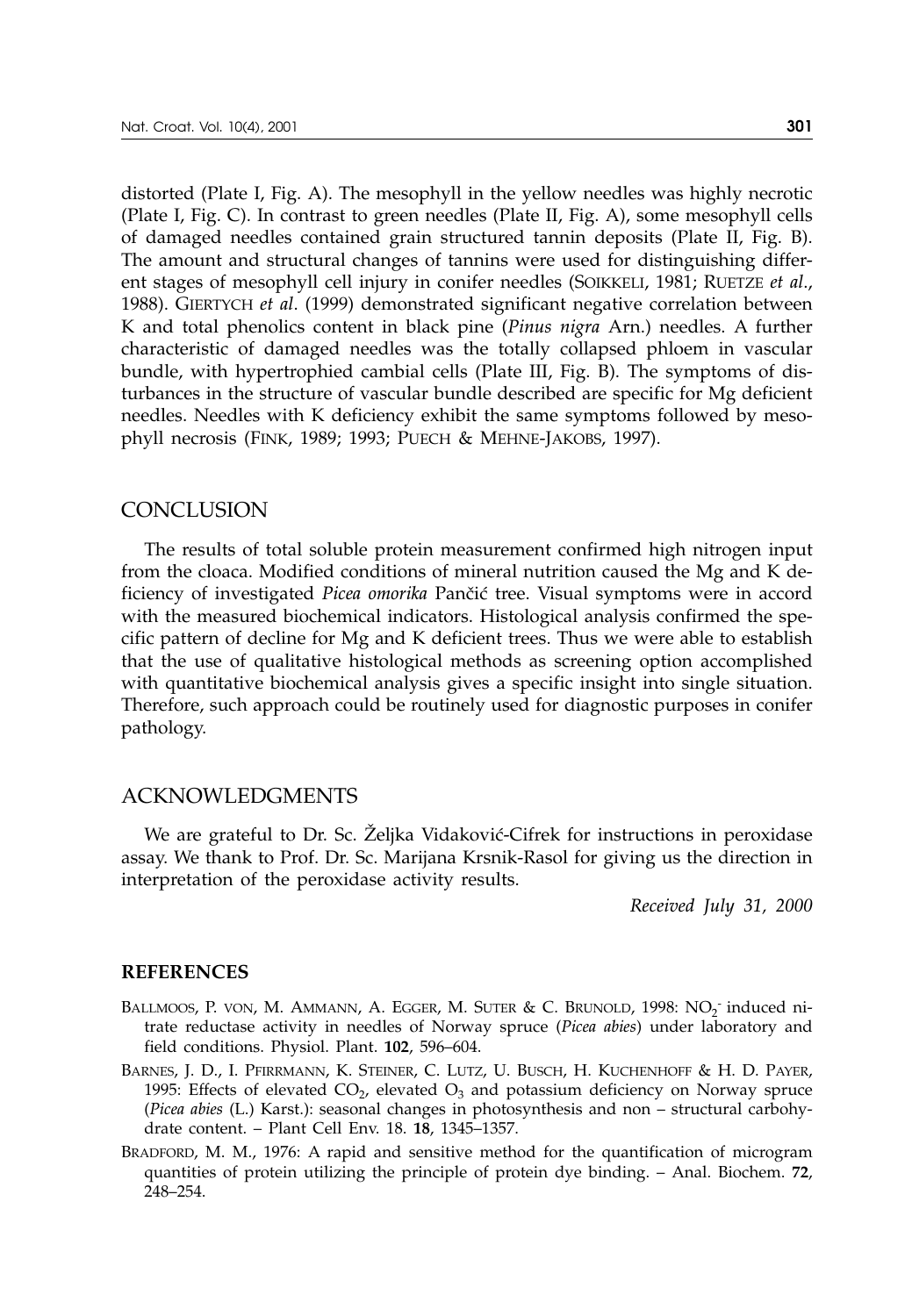- FEDER, N. & T. P. O'BRIEN, 1968: Plant microtechnique: Some principals and new methods. Amer. J. Bot. **55**(1), 123–142.
- FINK, S., 1989: Pathological anatomy of conifer needles subjected to gaseous air pollutants or mineral deficiencies. – Aquilo Ser. Bot. **27**, 1–6.
- -1993: Microscopic criteria for the diagnosis of abiotic injuries to conifer needles. In: HUETTL / MUELLER - DOMBOIS (Eds.): Forest Decline in the Atlantic and Pacific Region, pp. 175–188. Springer-Verlag Berlin Heidelberg.
- GIERTYCH, M. J., P. KAROLEWSKI & L. O. DE TEMMERMAN, 1999: Foliage age and pollution alter content of phenolic compounds and chemical elements in *Pinus nigra* needles. – Water, Air and Soil Pollution 110, 363–377.
- JOHNSON-FLANAGAN, A. M. & G. MCLACHLAN, 1990: Peroxidase mediated chlorophyll bleaching in degreening canola (*Brassica napus*) seeds and its inhibition by sublethal freezing. – Physiol. Plant. **80**, 453–459.
- KAINULAINEN, P., J. K. HOLOPAINEN & J. OKSANEN, 1995: Effects of  $SO_2$  on the concentrations of carbohydrates and secondary compounds in Scots pine (*Pinus silvestris* L.) and Norway spruce (*Picea abies* (L.) Karst.) seedlings. – New Phytol. 130, 231–238.
- KRONFUSS, G., A. POLLE, M. TAUSZ, W. M. HAVRANEK & G. WIESER, 1998: Effects of ozone and mild drought stress on gas exchange, antioxidants and chloroplast pigments in current – year needles of young Norway spruce (*Picea abies* (L.) Karst.). – Trees **12**, 482–489.
- LICHENTHALER, H. L., 1987: Chlorophylls and carotenoids: pigments of photosynthetic biomembranes. – Methods Enzymol. 148, 350–382.
- MANDRE, M. & L. TUULMETS, 1997: Pigment changes in Norway spruce induced by dust pollution. – Water, Air and Soil Pollution 94, 247–258.
- MCLAUGHLIN, S. B., 1985: Effects of air pollution on forests: a critical review. Journal of the Air Pollution Control Association 35, 512–534.
- MEHNE-JAKOBS, B., 1994: Auswirkungen eines experimentell inducierten Magnesiummangels auf die Zusammensetzung der Chloroplastenpigmente bei Fichte (*Picea abies* (L.) Karst.). – Allg. Forst. Jagdztg. 165, 221–227.
- MEHNE-JAKOBS, B., 1996: Magnesium deficiency treatment causes reduction in photosynthesis of well – nourished Norway spruce. – Trees **10**, 293–300.
- MIKKELSEN, T. N., B. DODELL & C. LUTZ, 1995: Changes in pigment concentration and composition in Norway spruce induced by long-term exposure to low levels of ozone. – Environ. Pollut. 87, 197–205.
- NYMAN, B. F., 1992: Fractionated extraction and speciation of macronutrients from Scots pine and Norway spruce needles of different ages. – Trees **7**, 33–39.
- O'BRIEN, T. P. & M. E. MCCULLY, 1981: The study of plant structure. Principles and selected methods. – Termacarphi Pty. Ltd., Melbourne. pp 13–42. ISBN 0959417400.
- ORMROD, D. P., V. M. LESSER, D. M. OLSZYK & D. T. TINGEY, 1999: Elevated temperature and carbon dioxide affect chlorophylls and carotenoids in Douglas – fir seedlengs. – Int. J. Plant Sci. **160**(3), 529–534.
- OSSWALD, W. F., R. KRAUS, S. HIPPELI, B. BENZ, R. VOLPERT & E. F. ELSINER, 1992: Comparison of the enzymatic activities of dehydroascorbic acid reductase, glutathione reductase, catalase, peroxidase and superoxide dismutase of healthy and damaged spruce needles (*Picea abies* (L.) Karst.). J. Plant Physiol. **139**, 742–748.
- PFIRRMANN, T., J. D. BARNES, K. STEINER, P. SCHRAMEL, U. BUSCH, H. KUCHENHOFF & H. D. PAYER, 1996: Effects of elevated CO<sub>2</sub>, O<sub>3</sub> and K deficiency on Norway spruce (*Picea abies*): nutrient supply, content and leaching. – New Phytol. 134, 267–278.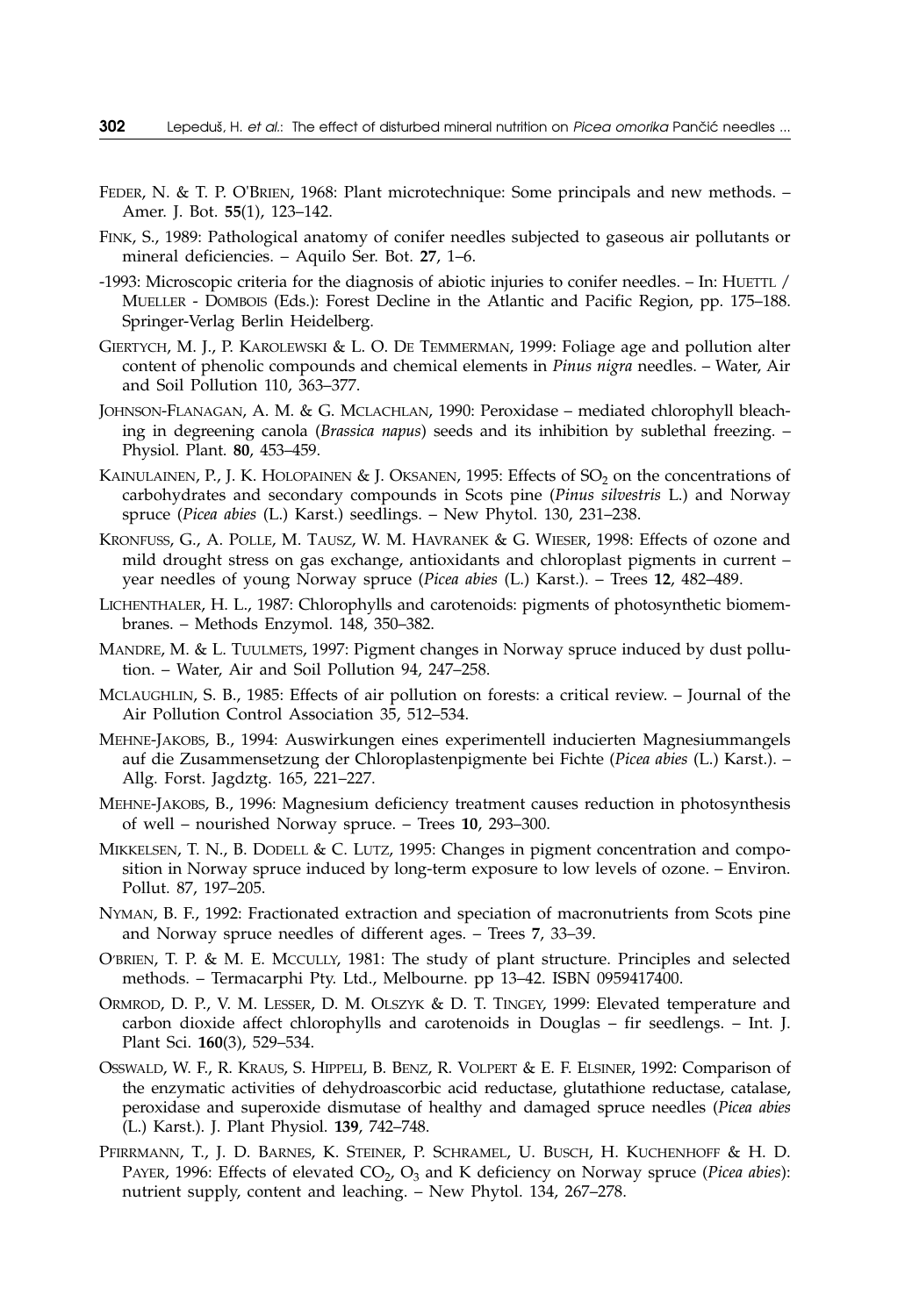- POLLE, A., K. CHAKRABARTI, W. SCHURMANN & H. RENNEBERG, 1990: Composition and properties of hydrogen peroxide de composing systems in intracellular and total extracts from needles of Norway spruce (*Picea abies* (L.) Karst.). – Plant Physiol. 94, 312–319.
- PUECH, L. & B. MEHNE-JAKOBS, 1997: Histology of magnesium deficient Norway spruce needles influenced by nitrogen source. – Tree Physiol. 17, 301–310.
- ROITTO, M., U. AHONEN-JONNARTH, J. LAMPPU & S. HUTTUNEN, 1999: Apoplastic and total peroxidase activities in Scots pine needles at subarctic polluted sites. – Eur. J. For. Path. 29, 399–410.
- RUETZE, M., U. SCHMITT, W. LIESE & K. KUPPERS, 1988: Histologische Untersuchungen an Fichtennadeln (*Picea abies* (L.) Karst.) nach Begasung mit SO<sub>2</sub>, O<sub>3</sub> und NO<sub>2</sub>. – Allg. Forst. Jagdztg. 159, 195–203.
- SCHULZ, H., M. WEIDNER, M. BAUR, U. LAUCHERT, V. SCHMITT, B. SCHROER & A. WILD, 1996: Recognition of air pollution stress on Norway spruce (*Picea abies* L.) on the basis of multivariate analysis of biochemical parameters: a model field study. – Angew. Bot. 70, 19–27.
- SCHULZE, E. D. 1989: Air pollution and forest decline in a spruce (*Picea abies*) forest. Science 244, 776–783.
- SIEFERMANN-HARMS, D., 1987: The light harvesting and protective functions of carotenoids in photosynthetic membranes. – Physiol. Plant. **69**, 561–568.
- SIEGEL, B. Z. & W. GALSTON, 1967: The peroxidase of *Pisum sativum*. Physiol. Plant. 42, 212–226.
- SOIKKELI, S., 1981: Comparison of cytological injuries in conifer needles from several polluted industrial environments in Finland. – Ann. Bot. Fennici 18, 47–61.
- SOLBERG, S., T. K. RINDAL & G. OGNER, 1998: Pigment composition in Norway spruce needles suffering from different types of nutrient deficiency. – Trees **12**, 289–292.
- ŠIFFEL, P., Z. BRAUNOVA, E. ŠINDLEKOVA & P. CUDLIN, 1996: The effect of simulated acid rain on chlorophyll fluorescence spectra of spruce seedlings (*Picea abies* L. Karst.). – J. Plant Physiol. **148**, 271–275.
- TAUSZ, M., L. J. DE KOK, I. STULEN & D. GRILL, 1996: Physiological responses of Norway spruce trees to elevated  $CO_2$  and  $SO_2$ . – J. Plant Physiol. **148**, 362–367.
- WETTER, L. & J. DYCK, 1983: Isoenzyme analysis of cultured cells and somatic hybrids. In: SHARP, W. E., D. A. EVANS, P. V. AMMIRATO & Y. YAMADA: Handbook of Plant Cell Culture. Pp. 607–629. MacMillan Publishing Company, New York London.
- WILD, A. & V. SCHMITT, 1995: Diagnosis of damage to Norway spruce (*Picea abies*) through biochemical criteria. – Physiol. Plant. **93**, 375–382.

## **SA@ETAK**

### **Utjecaj promijenjene mineralne ishrane na iglice Pančićeve omorike (***Picea omorika* **Pan~i}) – istra`ivanje pojedina~nog slu~aja**

H. Lepeduš, V. Cesar & E. Has-Schön

Propadanje šuma četinjača u Europi i sjevernoj Americi prvenstveno je uzrokovano abiotičkim faktorima, kao što su aeropolucija ili promijenjeni uvjeti mineralne ishrane. U pokušaju preciznog dijagnosticiranja takvih stresnih čimbenika, primjenjivana su dva, u osnovi različita, pristupa: kvantitativna biokemijska analiza (BARNES